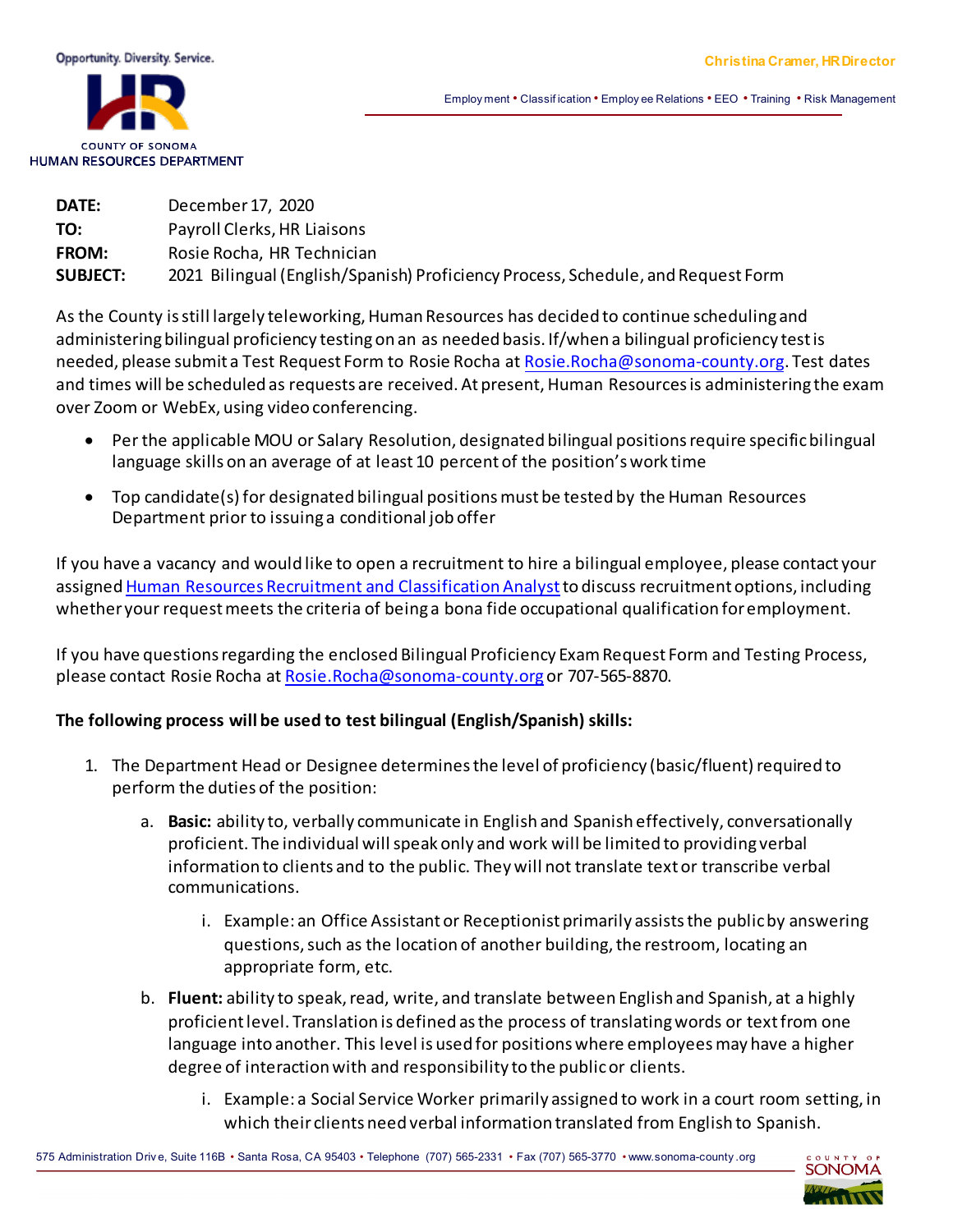- 2. The Department submits a certified/complete Bilingual Proficiency Exam Request Form to HR.
- 3. HR schedules the individual(s) for the next available examsession. A reminder notification will also be sent viaemail (with a "Cc" to the HR Liaison & Payroll Clerk) approximately one week prior to the exam.

### **a. "No Shows" and last minute cancellations will not be automatically rescheduled.**

- 4. HR tests the examinee(s) at the level requested by the Department.
	- a. **Basic:** This exam has 7 work-related exam questions. Exam Raters may allow some mixed language use and can simplify the questions in order to aid the examinee in understanding and responding to the questions. Speech may not be grammatically correct. The Raters will assess the examinees ability to understand and use common vocabulary, handle day-to-day verbal communication, and determine whether or not the examinee can be easily understood by a monolingual person.
	- b. **Fluent:** This exam has 3 sections: conversational, oral reading/translation, and a writing performance exercise. At this highly proficient level, the examinee is expected to fully comprehend and correspond in both English and Spanish. With the understanding that specialized terms in their area of responsibility will be learned on the job, Exam Raters assess the examinee's command of language to determine their ability to perform the duties of the position.
- 5. Within approximately one week of the exam, HR sends exam results to the examinee and HR Liaison & Payroll Clerk. This formal notice is viable for the duration of the examinees' employment with the County of Sonoma and should be placed in their personnel file.
- 6. If the examinee passes the exam, Payroll Clerks process the bilingual premium. The amount of premium is determined by the MOU or Salary Resolution representing the position. The premium amount is the same for Basic and Fluent level.